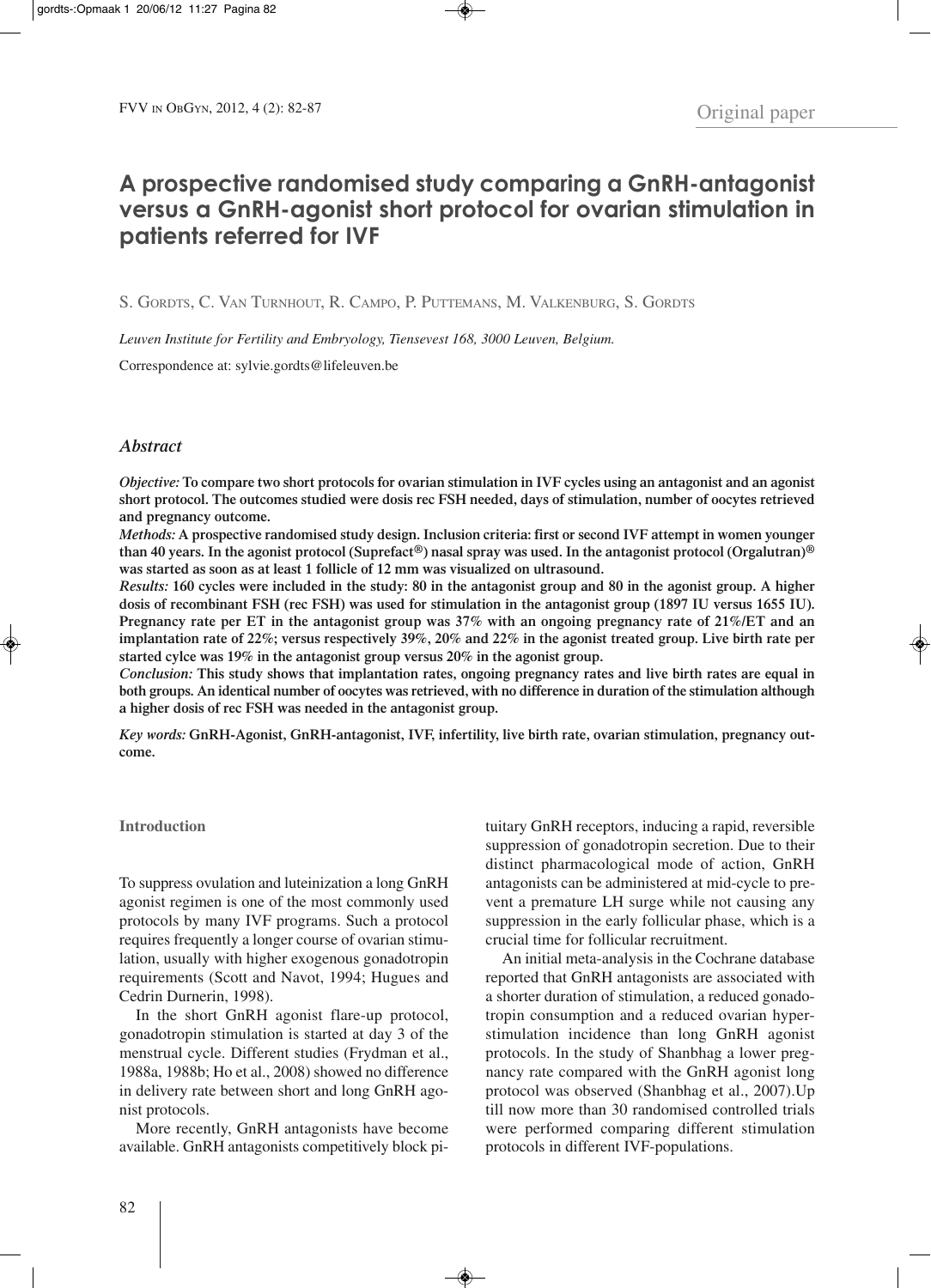The meta-analysis of Kolibianakis (Kolibianakis et al., 2006) included 22 RCT. No statistical significant difference was observed in live birth rate between GnRH antagonist and GnRH agonists. This meta-analysis included 18 studies with a longagonist protocol and 4 studies with a short-agonist protocol. They found no statistically significant difference on live birth rate according to the type of agonist protocol used. These studies using shortagonist protocol (Akman et al., 2001; Malmusi et al., 2005; Schmidt et al., 2005)were all performed in a subgroup of poor responders.

Still the best protocol for the IVF patient is widely debated in the literature. As the optimal protocol remains inconclusive, a wide variation in physician preferences remains.

This is by our knowledge the first report of a prospective, randomized, controlled trial comparing a GnRH antagonist protocol with a short GnRH agonist protocol in a general IVF population.

## **Material and methods**

A prospective randomised study design comparing a short GnRH agonist protocol and a GnRH antagonist protocol. 160 patients were included in the study between january 2009 and july 2010. Inclusion criteria were: first or second IVF attempt in women younger than 40 years. Exclusion criteria were: 2 or more failed IVF attempts, 40 years or older, preimplantation genetic diagnosis cycles and cycles with use of testicular sperm extraction. Randomisation was performed using a blinded envelope system (Fig. 1).

All patients received oral contraceptives the cycle preceeding the IVF treatment for organizational rea-

sons (Fig. 2). Rec-FSH (Puregon®, MSD) was used in both groups at an initial dosis of 150 IU for patients younger than 36 years and 200 IU for patients of 36 years and older. In both groups administration of rec FSH was started 6 days after stop of oral contraceptives. In the agonist protocol (Suprefact®, Aventis Pharma) nasal spray (3 puffs, 3×/day) was initiated 3 days after stop of oral contraceptive pill up till the day of hCG injection. In the antagonist protocol (Orgalutran®, MSD) was used and started as soon as at least 1 follicle of 12 mm was visualized on ultrasound. When at least two follicles reached a diameter of 18 mm or more, 5000 IU hCG (Pregnyl®, MSD) was used in both groups. Ultrasound guided oocyte aspiration was performed 35 hours after hCG administration. For luteal support micronised progesteron was used vaginally at a dosage of  $3 \times 200$  mg/day and started on day 1 after egg retrieval. Embryo transfer took place on day 2 or 3 after oocyte pick-up. The difference of day of embryotransfer was made for pratical reasons and was depending on the day of oocyte pick-up. A pregnancy (serum hCG) test was performed on day 14 after egg retrieval.

The primary endpoint was live birth rate (LBR). Secondary endpoints were ongoing pregnancy rate (OPR), number of oocytes retrieved at oocyte pickup, days of stimulation, dosage of rec FSH needed and implantation rate.

Proportions were compared with the Fisher's exact test or the chi-square test, where appropriate. Continuous variables were compared with the t-test for independent samples or the Mann-Whitney depending on the normality of their distribution. Statistical significance was accepted when  $P < 0.05$ .



*Fig. 1.* — Randomisation proces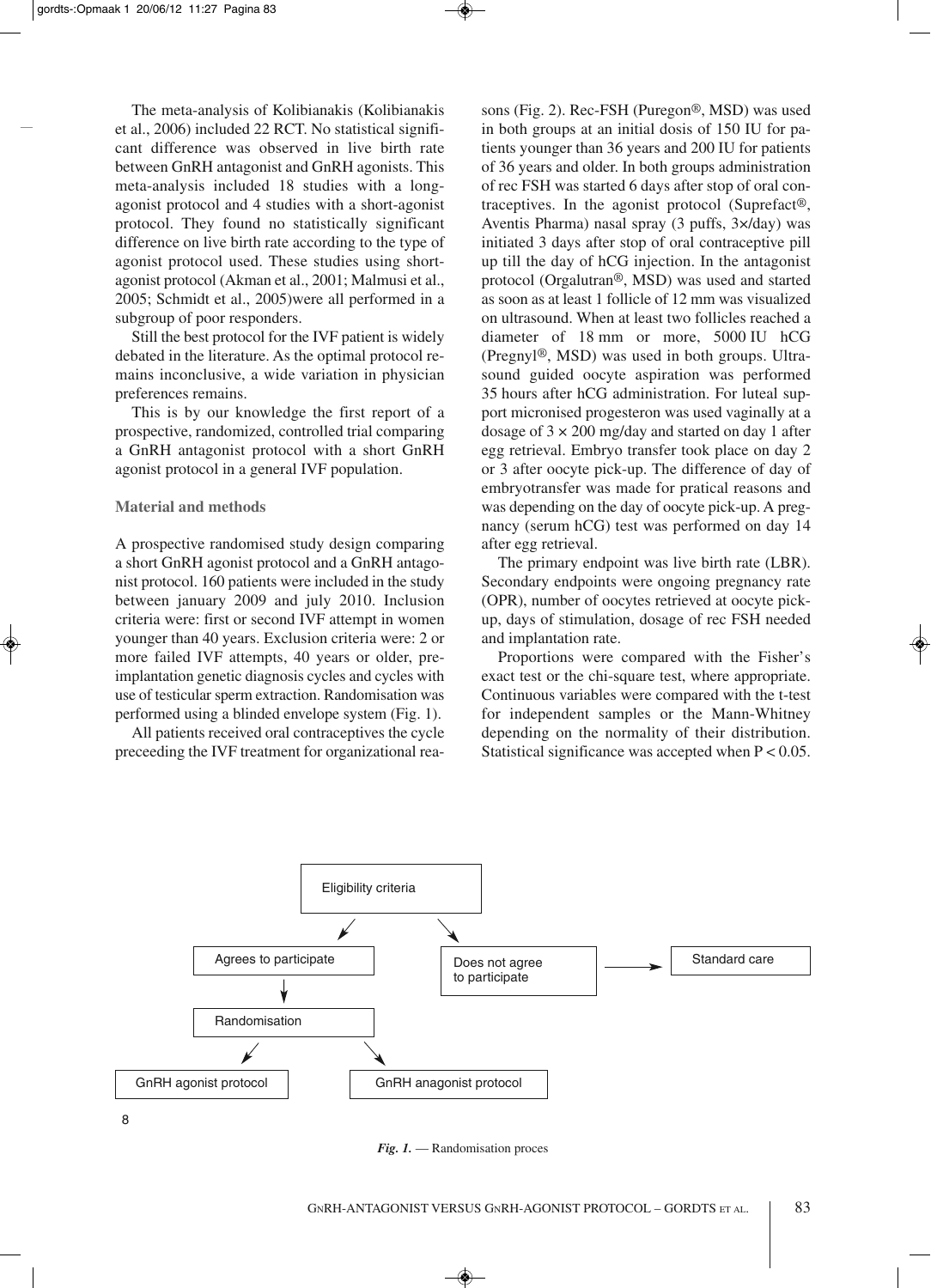GnRH agonist protocol



*Fig. 2.* — Treatment regimes

#### **Results**

Between January 2009 and July 2010 160 patients were included in the study: 80 in the antagonist group and 80 in the agonist group. Both groups were comparable for age, number of IVF attempts, IVF or ICSI treatment, day of embryotransfer (Table I) The mean age was  $31,79$  years ( $\pm$  SD 3.9) in the antagonist group and 31.3 years  $(\pm SD 4.5)$  in the agonist group. In the antagonist group  $74\%$  were 1<sup>st</sup> IVFattemps versus 79% in the agonist group. ICSI was performed in 79% of antagonist cycles versus 73% in agonist cycles. One cycle was cancelled in the agonist group and 6 cycles were cancelled in the antagonist group. All cancellations were due to poor respons. Poor respons was defined as less than 3 mature follicles. The mean number of days for ovarian stimulation needed was 10.9 in the antagonist group and 10.2 in the agonist group and was not different between the two groups. A higher dosis of FSH was used for stimulation in the antagonist group (1897 IU versus 1655 IU). This is a statistically significant difference  $(p = 0.02)$  (Table II). The level of Oestradiol at the day of hCG administration was statistically significantly different between both groups. Oestradiol levels were lower in the antagonist group, 1087 versus 2457 pg/ml. There was no difference in the mean number of retrieved oocytes between the antagonist and the agonist group (11 versus 11,2 oocytes). In the antagonist group no oocytes were recruited at the moment of oocyte pick-up in 1 cycle. In the agonist group fertilization failed in 2 cycles. In total 149 embryotransfers were performed, 73 in the antagonist group and 76 in the agonist group. Embryotransfer was performed on day 2 or day 3 depending on practical reasons. In the antagonist group 64% of embryotransfers were performed on day 2, versus 70% in the agonist group. Embryotransfer was performed according to the Belgian legislation (Ombelet et al., 2005). This means that under the age of 36 years, all patients received a single embryo transfer in their first and second IVF attempt. If however in the second attempt, no top quality embryo was available, double embryo transfer was allowed.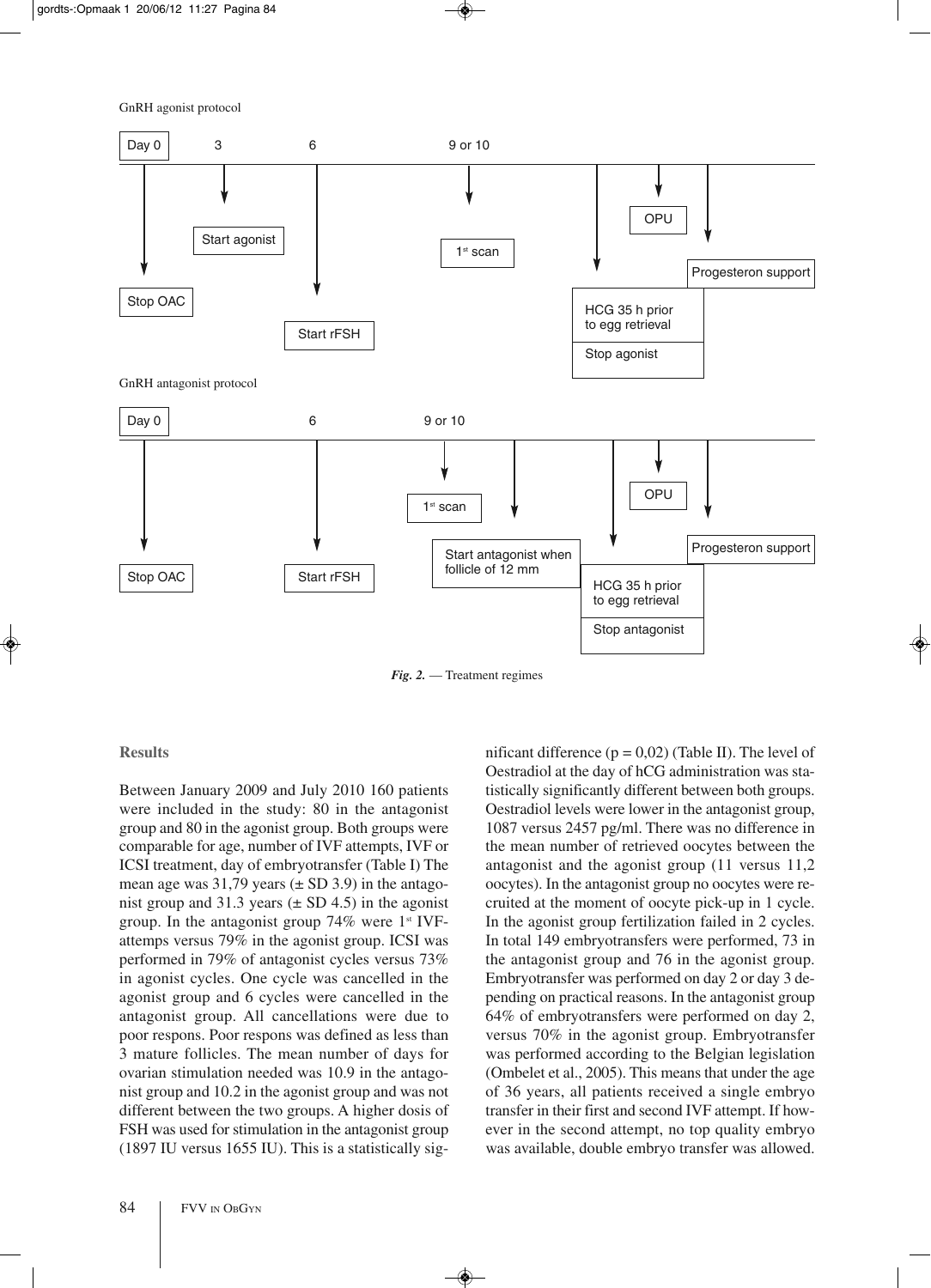| <b>Table I.</b> — Comparison of both groups.                                                     |             |              |           |  |  |
|--------------------------------------------------------------------------------------------------|-------------|--------------|-----------|--|--|
|                                                                                                  | Antagonist  | Agonist      | p-values  |  |  |
| Mean Age (years)                                                                                 | $32 + 3.9$  | $31.3 + 4.5$ | <b>NS</b> |  |  |
| Nb. IVF                                                                                          | $15*$       | 21           | <b>NS</b> |  |  |
| Nb. ICSI                                                                                         | 58*         | 58           | <b>NS</b> |  |  |
| Day 2 transfer                                                                                   | 47 $(64\%)$ | 53 (70%)     | <b>NS</b> |  |  |
| Day 3 transfer                                                                                   | 26          | 23           | <b>NS</b> |  |  |
| 1 <sup>st</sup> IVF attempt                                                                      | 59 (74%)    | 63 $(79%)$   | <b>NS</b> |  |  |
| $NS = Not$ statistically significantly different<br>* In 1 patient split IVF/ICSI was performed. |             |              |           |  |  |

Double embryotransfer was allowed for all patients of 36 years and older, regardless the number of attempts.The mean number of embryos transferred in both groups was 1,2. Pregnancy rate per ET (HCG  $+$ ) in the antagonist group was 37% with an ongoing pregnancy rate per ET of 21% and an implantation rate of 22%; versus respectively 39%, 20% and 22% in the agonist treated group. Ongoing pregnancy rate per started cycle was 19%in the antagonist gorup and 21% in the agonist group. Live birth rate per started cylce was 19% in the antagonist group versus 20% in the agonist group. In both groups a mean of 3,5 embryos could be cryopreserved.

Pregnancy rate was slightly higher in the group who received embryotransfer on day 3: 43% versus 36%, but this difference is not statistically significant  $(p = 0.476)$ . This difference was only seen in the antagonist group (46% on day 3 versus 32% on day 2). In the agonist group no difference in pregnancy rate according to day of transfer was found (39% versus 40%).

The study design did not exclude the possibility for patients to be included 2 times in the study. This is a weakness of this study. 19 patients participated 2 cycles in the study. 5 of them were pregnant in the first cycle, these pregnancies were not ongoing. The distribution of these patients was equally in both study groups (16 cycles in the antagonist group and 22 in the agonist group).

In both groups a rather high rate of biochemical pregnanies and miscarriages was observed. In the agonist group 10 biochemical pregnancies (33%) were noted versus 6 in the antagonist group (22%). Miscarriage rate was 29% in the antagonist group

|                                      | Antagonist | Agonist | p-value    |
|--------------------------------------|------------|---------|------------|
| Number of oocyte pick-up             | 74         | 79      | <b>NS</b>  |
| Cancellation rate                    | $7.5\%$    | $1.2\%$ | <b>NS</b>  |
| Mean duration of stimulation (days)  | 10.9       | 10.2    | <b>NS</b>  |
| Mean dosage of rFSH needed (IU)      | 1897       | 1655    | $P = 0.02$ |
| Mean Oestradiol levels (pg/ml)       | 1087       | 2457    | P < 0.01   |
| Mean number of oocytes               | 11.0       | 11.2    | <b>NS</b>  |
| Mean number of embryos               | 6.5        | 6.3     | <b>NS</b>  |
| Fertilization rate                   | 59%        | 56%     | <b>NS</b>  |
| Mean number embryos/transfer         | 1.2        | 1.2     | <b>NS</b>  |
| Positive hCG                         | 37%        | 39%     | <b>NS</b>  |
| Implantation rate                    | 22%        | 22%     | <b>NS</b>  |
| Ongoing pregnancy rate               | 21%        | $20\%$  | <b>NS</b>  |
| Live Birth Rate                      | 19%        | 20%     | <b>NS</b>  |
| Mean number of embryos cryopreserved | 3.5        | 3.6     | <b>NS</b>  |

**Table II.** — Results of the study.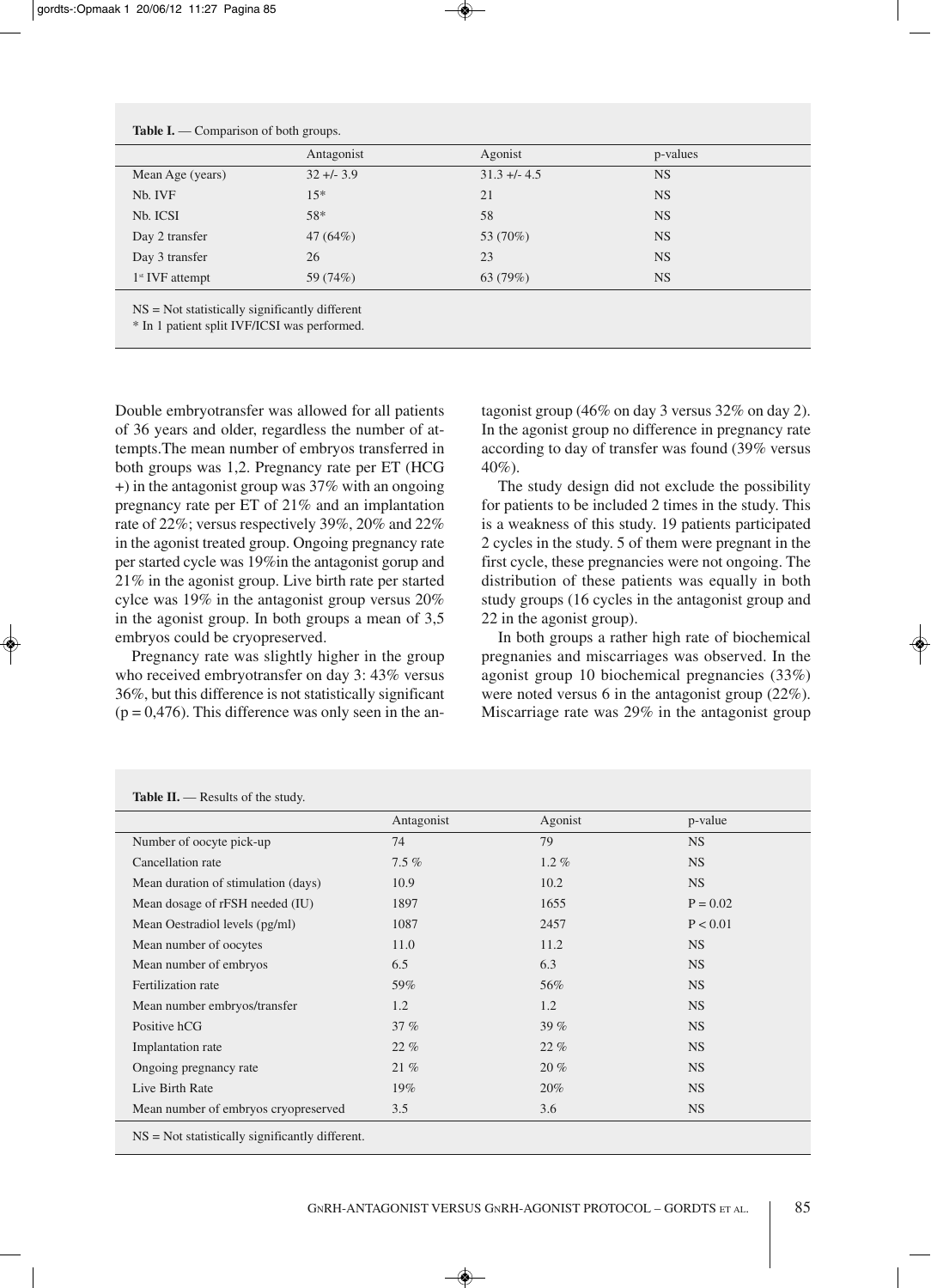and 15% in the agonist group. Ongoing pregnancy rate (21% in the antagonist group versus 20% in the agonist group) and live birth rate (19% in the antagonist group versus 20% in the agonist group) per started cylce were comparable in both groups.

## **Discussion**

To our knowledge this is the first study comparing the use of a short agonist protocol with the antagonist protocol in an overall IVF-population.

We observed an ongoing pregnancy rate, implantation rate, number of oocytes retrieved and duration of stimulation that is comparable in both groups. The only difference found between the 2 groups is the dosage of rec FSH needed for stimulation which was significantly higher in the antagonist group and the oestradiol levels which were lower in the antagonist group. This is somewhat surprising as it is the general opinion that the antagonist protocol resulted in a lower administration of rec FSH units, but most of the studies were comparing with agonist long protocols.

An initial meta-analysis in the Cochrane database reported that GnRH antagonists are associated with a shorter duration of stimulation, a reduced gonadotropin consumption and reduces ovarian hyperstimulation incidence in comparison to a long GnRH agonist protocol.

Although initially the antagonist protocol was used in poor responders hoping for a better ovarian response, these studies mostly compared an antagonist protocol to an agonist long protocol (Akman et al., 2000; Marci et al., 2005; Franco et al., 2006). We observed in our study a higher cancellation rate of 8% in the antagonist treated group due to low ovarian reaction versus 1 % in the agonist protocol, this despite a slightly higher mean age in the agonist group. This difference however was not significant.

Our data could not confirm the findings of recent studies comparing both protocols in poor responders, showing different results in number of oocytes retrieved and pregnancy rates. The study of De Placido (De Placido et al., 2006) in a subgroup at risk for poor ovarian respons showed an increase in mature oocytes and oocyte quality in the antagonist group.

Lainas et al. (2008) showed an increase in pregnancy rate in the antagonist group compared to a short flare-up protocol in poor responders.

Other studies (Malmusi et al., 2005; Mohamed et al., 2005; Demirol and Gurgan, 2009) have shown, that the flare-up protocol is more effective than the GnRH-antagonist protocol in terms of retrieved oocytes and top-quality embryos in poor responder patients.

Bodri et al. (2006, 2011) used oocyte donation cycles to compare both protocols. They observed that in oocyte donation cycles, both the short GnRH agonist and antagonist protocols appear to be similar in ovarian response and embryo quality and comparable in terms of recipients' pregnancy and implantation rates.

A possible explanation of the adverse effect of antagonists in some studies could be based due to an effect on the endometrium. The study of Rackow showed that endometrial receptivity is decreased in cycles with GnRH antagonist use (Rackow et al., 2008). This could also explain why this effect is not observed in oocyte donation cycles.

Lainas et al. (2009) reported the results of a study comparing the antagonist protocol to GnRH agonist long protocol in patients with polycystic ovary syndrome. They concluded that the incidence or OHSS was lower in the antagonist group.

In 2011 another cochrane review was published including 45 RCT comparing GnRH anatagonist to GnRH agonist long protocol. According to this review a reduction in incidence of OHSS can be observed in the GnRH antagonist group (Al-Inany 2011).

Our results are difficult to compare with the previous mentionned studies as our study was performed in a group of non selected patients referred to our IVF program not taking into account a possible poor ovarian response.

## **Conclusion**

This prospective randomized study shows that live birth rate, implantation rates and evolutive pregnancy rates are equal for the short agonist protocol and the antagonist protocol in an overall IVF-population. An identical number of oocytes was retrieved in both groups, with no difference in duration of the stimulation although a higher dosis of FSH was used in the antagonist group and lower oestradiol levels were noted in the antagonist group.

#### **References**

- Akman MA, Erden HF, Tosun SB et al. Addition of GnRH antagonist in cycles of poor responders undergoing IVF.(2000) Hum Reprod. 2000;15(10):2145-7.
- Akman MA, Erden HF, Tosun SB, et al. Comparison of agonistic flare-up-protocol and antagonistic multiple dose protocol in ovarian stimulation of poor responders: results of a prospective randomized trial. Hum Reprod. 2001;16(5): 868-70.
- Al-Inany HY, Youssef MA, Aboulghar M et al. Gonadotrophinreleasing hormone antagonists for assisted reproductive technology. Cochrane Database Syst Rev. 2011;(5):CD001750. Review.
- Bodri D, Sunkara SK, Coomarasamy A. Gonadotropin-releasing hormone agonists versus antagonists for controlled ovarian hyperstimulation in oocyte donors: a systematic review and meta-analysis. Fertil Steril. 2011;95(1):164-9.
- Bodri D, Vernaeve V, Guillen JJ et al. Comparison between a GnRH antagonist and a GnRH agonist flare-up protocol in